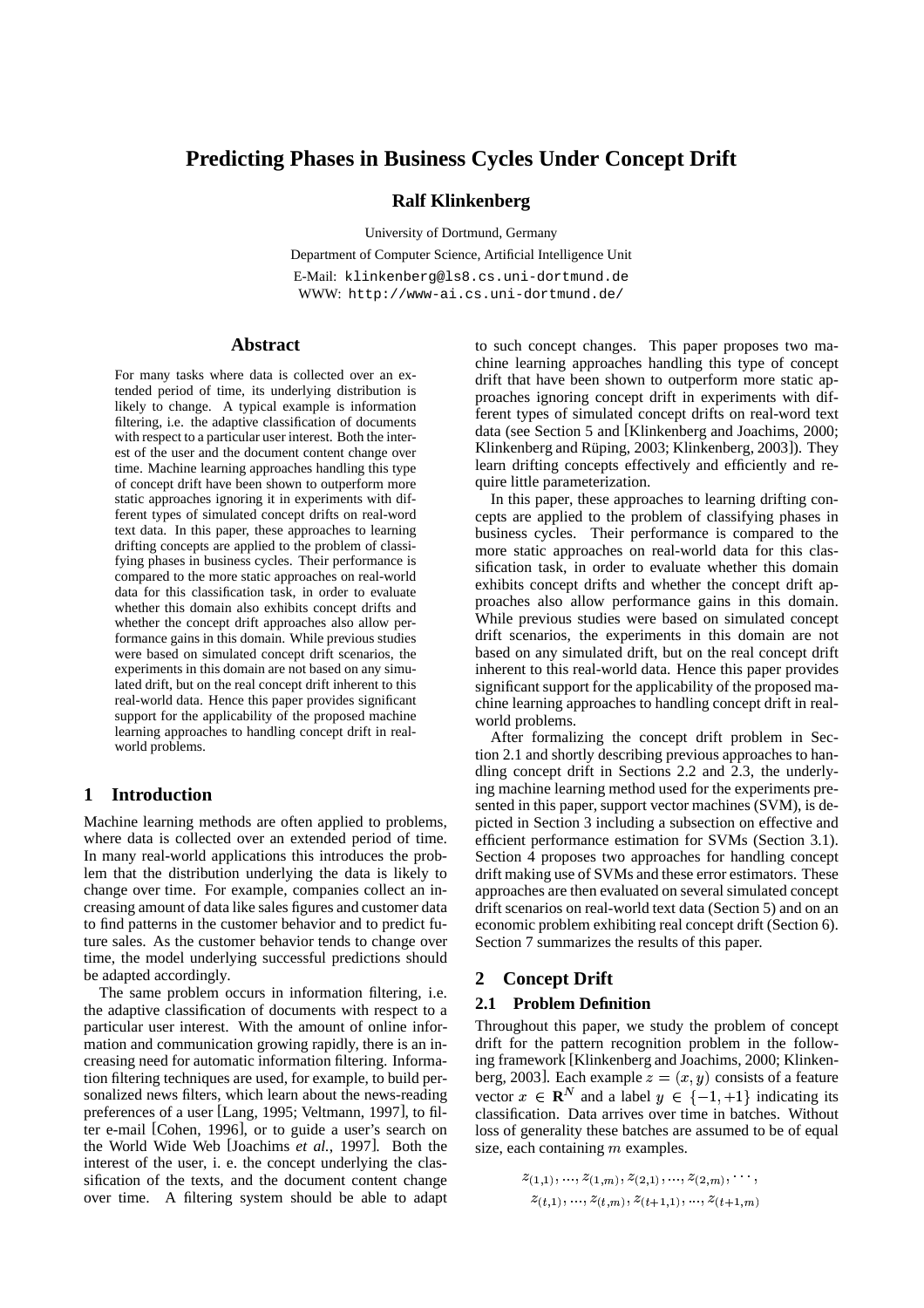$z_{(i,j)}$  denotes the j-th example of batch i. For each batch  $i$  the data is independently identically distributed with respect to a distribution  $Pr_i(x, y)$ . Depending on the amount and type of concept drift, the example distribution  $Pr_i(x, y)$  and  $Pr_{i+1}(x, y)$  between batches will differ. The goal of the learner  $\mathcal L$  is to sequentially predict the labels of the next batch. For example, after batch  $t$  the learner can use any subset of the training examples from batches 1 to t to predict the labels of batch  $t + 1$ . The learner aims to minimize the cumulated number of prediction errors.

#### **2.2 Heuristic Approaches to Concept Drift**

In machine learning, changing concepts are often handled by time windows of fixed or adaptive size on the training data [Mitchell *et al.*, 1994; Widmer and Kubat, 1996; Lanquillon, 1997; Klinkenberg and Renz, 1998] or by weighting data or parts of the hypothesis according to their age and/or utility for the classification task [Kunisch, 1996; Taylor *et al.*, 1997]. The latter approach of weighting examples has already been used for information filtering in the incremental relevance feedback approaches of [Allan, 1996] and [Balabanovic, 1997]. In this paper, the earlier approach maintaining a window of adaptive size is explored. More detailed descriptions of the methods described above and further approaches can be found in [Klinkenberg, 1998].

For windows of fixed size, the choice of a *"good" window size* is a compromise between fast adaptivity (small window) and good generalization in phases without concept change (large window). The basic idea of *adaptive window management* is to adjust the window size to the current extent of concept drift.

#### **2.3 Theoretical Approaches to Concept Drift**

The task of learning drifting or time-varying concepts has also been studied in computational learning theory. Learning a changing concept is infeasible, if no restrictions are imposed on the type of admissible concept changes, $<sup>1</sup>$  but</sup> drifting concepts are provably efficiently learnable (at least for certain concept classes), if the rate or the extent of drift is limited in particular ways.

Helmbold and Long [Helmbold and Long, 1994] assume a possibly permanent but slow concept drift and define the *extent of drift* as the probability that two subsequent concepts disagree on a randomly drawn example. Their results include an upper bound for the extend of drift maximally tolerable by any learner and algorithms that can learn concepts that do not drift more than a certain constant extent of drift. Furthermore they show that it is sufficient for a learner to see a fixed number of the most recent examples. Hence a window of a certain minimal fixed size allows to learn concepts for which the extent of drift is appropriately limited.

While Helmbold and Long restrict the extend of drift, Kuh, Petsche, and Rivest [Kuh *et al.*, 1991] determine a maximal *rate of drift* that is acceptable by any learner, i. e. a maximally acceptable frequency of concept changes, which implies a lower bound for the size of a fixed window for a time-varying concept to be learnable, which is similar to the lower bound of Helmbold and Long.

In practice, however, it usually cannot be guaranteed that the application at hand obeys these restrictions, e.g.

a reader of electronic news may change his interests (almost) arbitrarily often and radically. Furthermore the large time window sizes, for which the theoretical results hold, would be impractical. Hence more application oriented approaches rely on far smaller windows of fixed size or on window adjustment heuristics that allow far smaller window sizes and usually perform better than fixed and/or larger windows [Widmer and Kubat, 1996; Lanquillon, 1997; Klinkenberg and Renz, 1998]. While these heuristics are intuitive and work well in their particular application domain, they usually require tuning their parameters, are often not transferable to other domains, and lack a proper theoretical foundation.

### **3 Support Vector Machines (SVM)**

Support vector machines are based on the principle of structural risk minimization (SRM) [Vapnik, 1998] from statistical learning theory. In their basic form, SVMs learn linear decision rules,

$$
h(\vec{x}) = sign\{\vec{w} \cdot \vec{x} + b\} = \begin{cases} +1, & \text{if } \vec{w} \cdot \vec{x} + b > 0 \\ -1, & \text{else} \end{cases}
$$

described by a weight vector  $\vec{w}$  and a threshold b. The idea of structural risk minimization is to find a hypothesis  $h$ for which one can guarantee the lowest probability of error. For SVMs, [Vapnik, 1998] shows that this goal can be translated into finding the hyperplane with maximum softmargin. Computing this hyperplane is equivalent to solving the following optimization problem:

#### **Optimization Problem 1 (SVM (primal))**

Minimize: 
$$
V(\vec{w}, b, \vec{\xi}) = \frac{1}{2}\vec{w} \cdot \vec{w} + C \sum_{i=1}^{n} \xi_i
$$
 (1)

subject to: 
$$
\forall_{i=1}^{n} : y_i[\vec{w} \cdot \vec{x}_i + b] \ge 1 - \xi_i \tag{2}
$$

$$
\forall_{i=1}^n : \xi_i \ge 0 \tag{3}
$$

In this optimization problem, the Euclidean length  $||\vec{w}||$ of the weight vector is inversely proportional to the softmargin of the decision rule. The constraints (2) require that all training examples are classified correctly up to some slack  $\xi_i$ . If a training example lies on the "wrong" side of the hyperplane, the corresponding  $\xi_i$  is greater or equal to 1. Therefore  $\sum_{i=1}^{n} \xi_i$  is an upper bound on the number of training errors. The factor  $C$  in (1) is a parameter that allows trading-off training error vs. model complexity.

For computational reasons, it is useful to solve the Wolfe dual of optimization problem 1 instead of solving optimization problem 1 directly [Vapnik, 1998].

### **Optimization Problem 2 (SVM (dual))**

Minimize: 
$$
W(\vec{\alpha}) = -\sum_{i=1}^{n} \alpha_i + \frac{1}{2} \sum_{i=1}^{n} \sum_{j=1}^{n} y_i y_j \alpha_i \alpha_j (\vec{x}_i \vec{x}_j)
$$
  
\nsubject to: 
$$
\sum_{i=1}^{n} y_i \alpha_i = 0
$$

$$
\forall_{i=1}^{n} : 0 \leq \alpha_i \leq C
$$

Joachims has developed a fast algorithm for computing the solution to this optimization problem [Joachims, 1999; 2001]. We use this algorithm implemented in *mySVM*<sup>2</sup> for the classification experiments described in this paper.

 ${}^{1}E$ .g. a function randomly jumping between the values one and zero cannot be predicted by any learner with more than 50% accuracy.

 $^{2}$ http://www-ai.cs.uni-dortmund.de /SOFTWARE/MYSVM/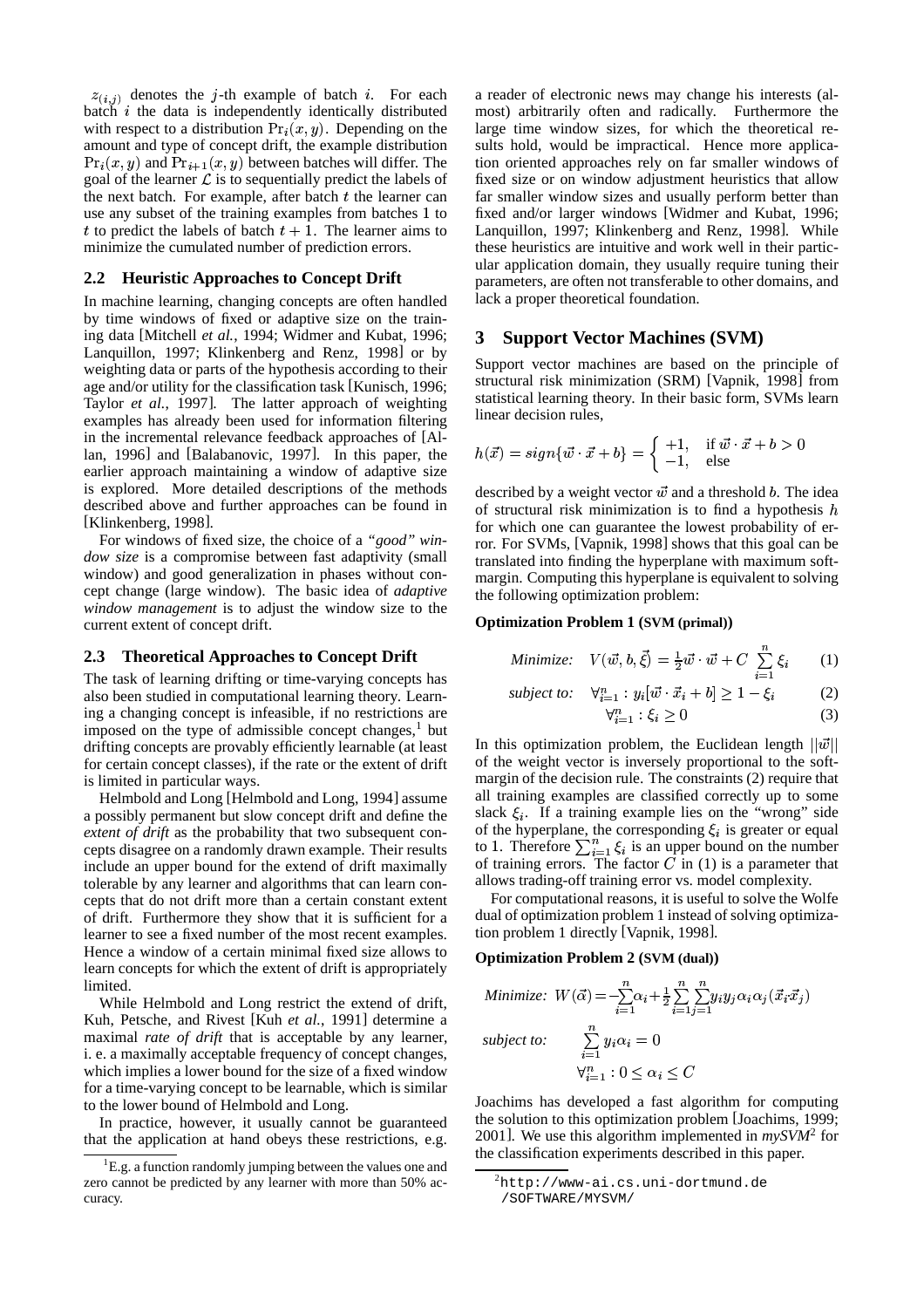Support vectors are those training examples  $\vec{x_i}$  with  $\alpha_i$  > The theorem 0 at the solution. From the solution of optimization problem 2, the decision rule can be computed as

$$
\vec{w} \cdot \vec{x} = \sum_{i=1}^{n} \alpha_i y_i (\vec{x}_i \cdot \vec{x}) \quad \text{and} \quad b = y_{usv} - \vec{w} \cdot \vec{x}_{usv} .
$$

The training example  $(\vec{x}_{usv}, y_{usv})$  for calculating b must be a support vector with  $\alpha_{usv} < C$ . Finally, the training losses  $\xi_i$  can be computed as

$$
\xi_i = max(1 - y_i \left[ \vec{w} \cdot \vec{x}_i + b \right], 0).
$$

For solving optimization problem 2 as well as applying the learned decision rule, it is sufficient to be able to calculate inner products between feature vectors. Exploiting this property, kernels  $\mathcal{K}(\vec{x}_1, \vec{x}_2)$  for learning nonlinear decision rules can be introduced. Depending on the type of kernel function, SVMs learn polynomial classifiers, radial basis function (RBF) classifiers, or two layer sigmoid neural nets. Such kernels calculate an inner product in some feature space and replace the inner product in the formulas above.

#### **3.1 Effective and Efficient Error Estimation**

The performance of an SVM can be effectively and efficiently estimated by a special form of  $\xi \alpha$ -estimates  $[Joachims, 2000]$ .  $\xi \alpha$ -estimators are based on the idea of leave-one-out estimation [Lunts and Brailovskiy, 1967]. The leave-one-out estimator of the error rate proceeds as follows. From the training sample  $S = ((x_1, y_1), \cdots, (x_n, y_n))$  the first example  $(x_1, y_1)$  is removed. The resulting sample  $S^{\setminus 1}$  =  $((x_2, y_2), \cdots, (x_n, y_n))$  is used for training, leading to a classification rule  $h_{\mathcal{L}}^{\lambda_1}$ . This classification rule is tested on the held out example  $(x_1, y_1)$ . If the example is classified incorrectly it is said to produce a leave-one-out error. This process is repeated for all training examples. The number of leave-one-out errors divided by  $n$  is the leave-one-out estimate of the generalization error.

While the leave-one-out estimate is usually very accurate, it is very expensive to compute. With a training sample of size *n*, one must run the learner *n* times.  $\xi \alpha$ - One of estimators overcome this problem using an upper bound on the number of leave-one-out errors instead of calculating them brute force. They owe their name to the two arguments they are computed from.  $\xi$  is the vector of training losses at the solution of the primal SVM training problem.  $\vec{\alpha}$  is the solution of the dual SVM training problem. Based on these two vectors — both are available after training the SVM at no extra cost — the  $\xi \alpha$ -estimators are defined using the following two counts. With  $R<sub>A</sub><sup>2</sup>$  being the maximum difference of any two elements of the Hessian (i.e.  $R^2_\Delta \geq \max_{x,x'} (\mathcal{K}(x,x)-\mathcal{K}(x,x'))),$ 

$$
d = |\{i : (\alpha_i R_\Delta^2 + \xi_i) \ge 1\}| \tag{4}
$$

counts the number of training examples, for which the quantity  $\alpha_i R_\Delta^2 + \xi_i$  exceeds one. Since the document vectors are normalized to unit length in the experiments described in this paper, here  $R_{\Lambda}^2 = 1$ . It is proven in [Joachims, 2000] that  $d$  is an approximate upper bound on the number of leave-one-out errors in the training set. With *n* as the total number of training examples, the  $\xi \alpha$ - 1994] estimator of the error rate is

$$
Err_{\xi\alpha}^n(h_{\mathcal{L}}) = \frac{|\{i : (\alpha_i R_{\Delta}^2 + \xi_i) \ge 1\}|}{n}
$$
 (5)

The theoretical properties of this  $\xi \alpha$ -estimator are discussed in [Joachims, 2000]. It can be shown that the estimator is pessimistically biased, overestimating the true error rate on average. Experiments show that the bias is acceptably small for text classification problems and that the variance of the  $\xi \alpha$ -estimator is essentially as low as that of a hold-out estimate using twice as much data. It is also possible to design similar estimators for precision and recall, as well as for combined measures like  $F1$  [Joachims, 2000].

## **4 Handling Concept Drift**

In a learning problem with drifting concepts as introduced in Section 2.1, we face the problem to decide, how much information from past examples may be used to find a hypothesis that is adequate to predict the class information of future data. Since we do not know, if and when a concept drift happens, there are two opposing effects: On the one hand, the older the data is, the more likely it is that its probability distribution differs from the current distribution that underlies the process, so that the data may be misleading. On the other hand, the more data is used in the learning process, the better the results are if no concept drift occurred since the data arrived.

 by a common scheme for estimating the performance of a In this section we present different approaches for learning drifting concepts. They differ in the way previous examples are used to construct a new hypothesis. All of our approaches share the assumption, that concept drifts do not reverse, i.e. newer examples are always more important than older ones. This assumption was implemented learner: In all experiments, the performance was only calculated on the last batch of data, regardless of how many batches were used in training. To get a good estimation of the performance but still be efficient, we used the so-called  $\xi \alpha$ -estimator of [Joachims, 2000] (see also Section 3.1), which estimates the leave-one-out-error of a SVM based solely on the one SVM solution learned with all examples.

# **4.1 Adaptive Time Windows**

One of the simplest scenarios for detecting concept drift are concept drifts that happen very quickly between relatively stable single concepts. For example, imagine a user of an information filtering system, who wants to buy a new car: at first, he is interested in information about all sorts of cars, but after he made his decision and bought the car, he is only interested in information about this special type of car. This may be more accurately called "concept change" or "concept shift" rather than "concept drift".

In this scenario, the problem of learning drifting concepts can be approached as the problem of finding the time point  $t$  at which the last concept change happened. After that, a standard learning algorithm for fixed concepts can be used to learn from the data since  $t$ . Similarly, other concept drift scenarios can be handled by using a time window on the training data, assuming that the amount of drift increases with time and hence focusing on the last  $n$  training examples.

The shortcomings of previous windowing approaches are that they either fix the window size [Mitchell *et al.*, 1994] or involve complicated heuristics [Widmer and Kubat, 1996; Lanquillon, 1997; Klinkenberg and Renz, 1998]. A fixed window size makes strong assumptions about how quickly the concept changes. While heuristics can adapt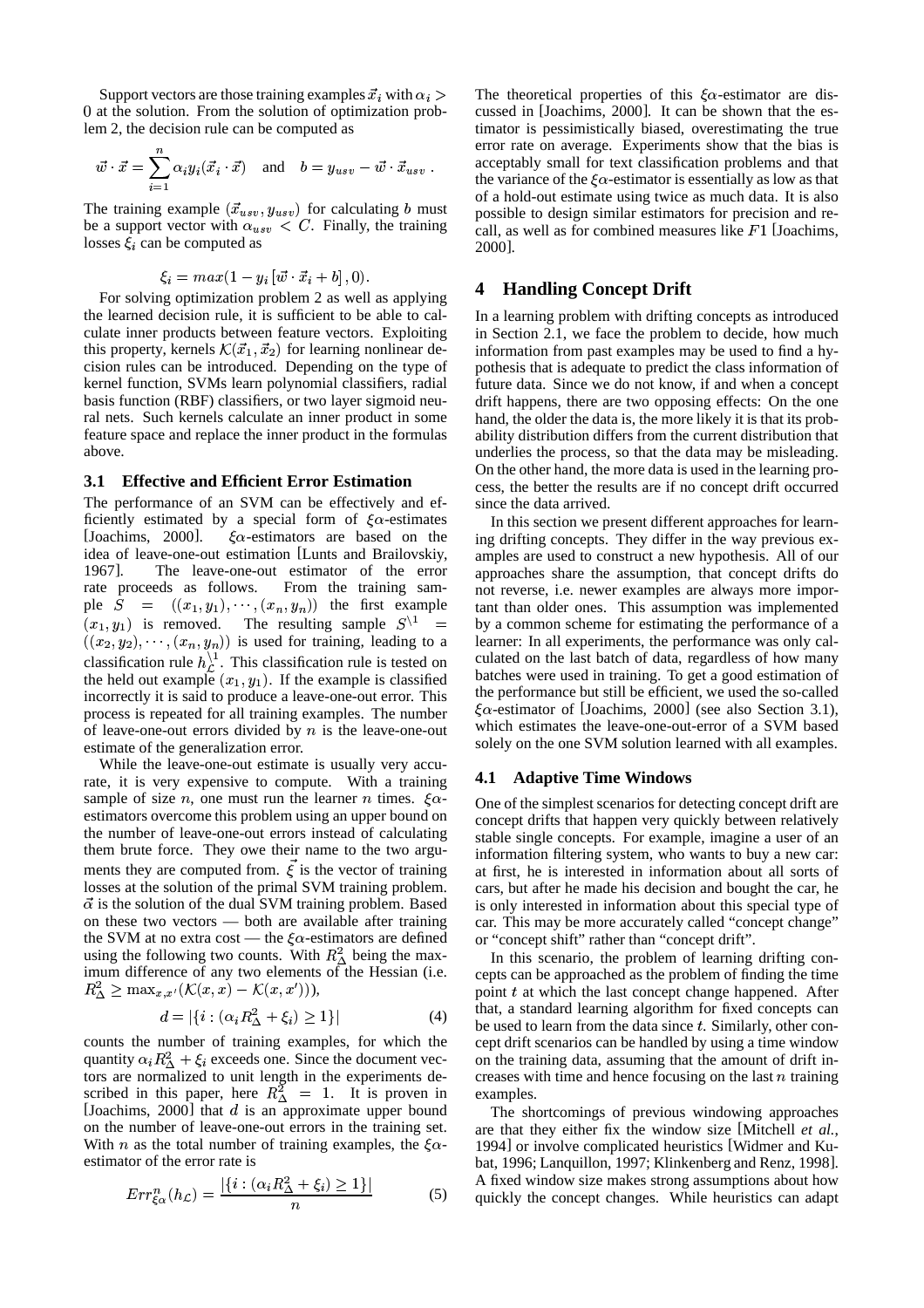to different speed and amount of drift, they involve many parameters that are difficult to tune.

In [Klinkenberg and Joachims, 2000], Klinkenberg and Joachims presented an approach to automatically selecting an appropriate window size that does not involve complicated parameterization. They key idea is to select the window size so that the estimated generalization error on new examples is minimized. To get an estimate of the generalization error, a special form of  $\xi \alpha$ -estimates [Joachims, 2000] (see also Section 3.1) is used.

The adaptive window approach employs these estimates in the following way. At batch  $t$ , it essentially tries various window sizes, training a SVM for each resulting training set.

$$
z_{(t,1)},...,z_{(t,m)}
$$
  
\n
$$
z_{(t-1,1)},...,z_{(t-1,m)},z_{(t,1)},...,z_{(t,m)}
$$
  
\n
$$
z_{(t-2,1)},...,z_{(t-2,m)},z_{(t-1,1)},...,z_{(t-1,m)},z_{(t,1)},...,z_{(t,m)}
$$
  
\n
$$
\vdots
$$

For each window size it computes a  $\xi \alpha$ -estimate based on the result of training, considering only the last batch for the estimation, that is the  $m$  most recent training examples  $z_{(t,1)}, \ldots, z_{(t,m)}$ 

$$
Err_{\xi\alpha}^m(h_{\mathcal{L}}) = \frac{|\{i : 1 \le i \le m \land (\alpha_{(t,i)}R_{\Delta}^2 + \xi_{(t,i)}) \ge 1\}|}{m}
$$

This reflects the assumption that the most recent examples are most similar to the new examples in batch  $t + 1$ . The window size minimizing the  $\xi \alpha$ -estimate of the error rate is selected by the algorithm and used to train a classifier for the current batch.

The window adaptation algorithm can be summarized as follows:

- input: a training sample  $S_{train}$  consisting of  $t$  batches containing  $m$ (labeled) examples each
- $\bullet$  for  $h\in\{0,...,t-1\}$ 
	- **–** train SVM on examples  $z_{(t-h,1)}, ..., z_{(t,m)}$  $-$  compute  $\mathit{\xi}\alpha$ -estimate on examples
- $z_{(t,1)}, \ldots, z_{(t,m)}$ output: window size which mini-
- mizes  $\xi \alpha$ -estimate

# **4.2 Example Selection**

[Klinkenberg and Rüping, 2003] proposed an extension of the time window adjustment approach by [Klinkenberg and Joachims, 2000] allowing to select or deselect batches individually for the training set rather than only allowing an un-interleaved sequence of batches (time window) as training set.

In the first step, a classifier is learned on only the most recent batch of data. Of course, in most cases this classifier will not be as good as it can be, but we can be sure that it always will be the classifier that is most up-to-date with the drifting concept. Now we can use this classifier to estimate, which batches of data were generated from the same model (i. e. the same users interest) as the most recent batch, by comparing the estimated leave-one-out error of the classifier on the most recent batch to its test error on the other batches. The higher the error, the more unlikely is the data given the model. Note that at this point, it is important to

use the leave-one-out-estimation and not the training error to avoid errors by over-fitting the most recent data.

In a second step, the information about the error of the classifier can be used to build a training set for the actual classifier. We can exclude all batches from the new training set, which have a significantly higher classification error than the most recent batch (*batch selection*). By this, we hope to train the final classifier on all data generated by the current model in a way similar to the example selection scheme in Section 4.1 (*adaptive time window*).

# **5 Evaluation on Simulated Concept Drift Scenarios**

### **5.1 Experimental Setup and Evaluation Scheme: Simulated Scenarios on Business News**

In order to evaluate the learning approaches for drifting concepts proposed in this paper, three simple non-adaptive data management approaches are compared to the adaptive time window approach and to the batch selection strategy, all using SVMs as their core learning algorithm:

- *"Full Memory"*: The learner generates its classification model from all previously seen examples, i.e. it cannot "forget" old examples.
- *"No Memory"*: The learner always induces its hypothesis only from the most recent batch. This corresponds to using a window of the fixed size of one batch.
- Window of *"Fixed Size"*: A time window of the fixed size of three batches is used on the training data.<sup>3</sup>
- *"Adaptive Window"*: The window adjustment algorithm described in Section 4.1 (and in [Klinkenberg and Joachims, 2000]) adapts the window size to the current concept drift situation.
- *"Batch Selection"*: The batches producing an error less than twice the estimated error of the newest batch, when applied to a model learned on the newest batch only, receive a weight of one, i.e. they are selected for the final training set. The weight of all other examples is set to zero, i.e. they are deselected (see Section 4.2 and [Klinkenberg and Rüping, 2003]).

The experiments are performed in an information filtering domain, a typical application area for learning drifting concept. Text documents are represented as attribute-value vectors (*bag of words* model), where each distinct word corresponds to a feature whose value is the "ltc"-TF/IDFweight [Salton and Buckley, 1988] of that word in that document. Words occurring less than three times in the training data or occurring in a given list of stop words are not considered. Each document feature vector is normalized to unit length to abstract from different document lengths.

The performance of the classifiers is measured by prediction error. All reported results are estimates averaged over four runs. For more detailed results including precision and recall results and graphical plots of the performance and the selected window size over time see [Klinkenberg and Joachims, 2000; Klinkenberg and Rüping, 2003; Klinkenberg, 2003].

<sup>&</sup>lt;sup>3</sup>The fixed window size of three batches outperformed smaller and larger fixed window sizes in the following experiments and hence was chosen here.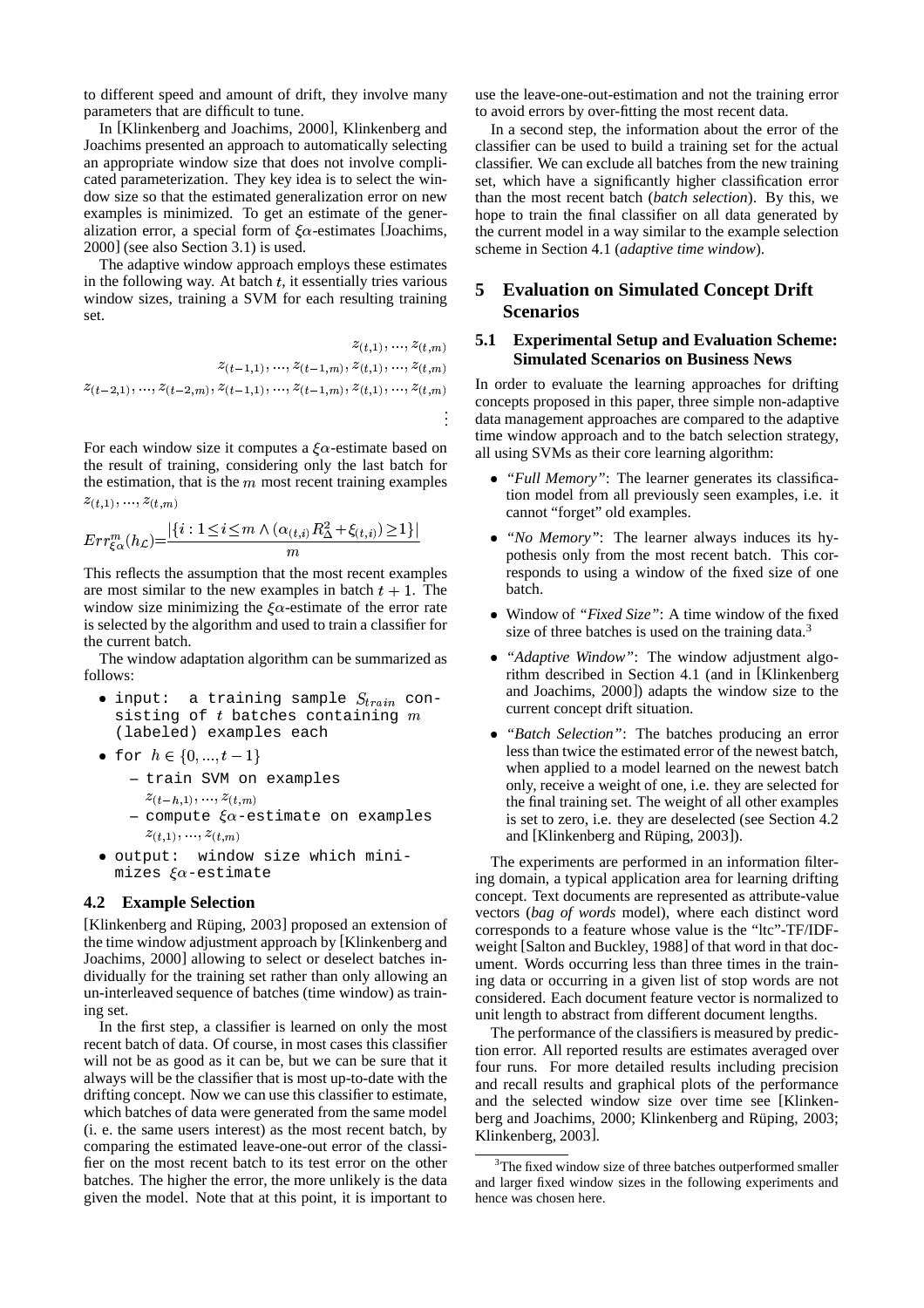While most evaluation methods for machine learning, like e. g. cross-validation, assume that examples are independent and identically distributed, this assumption is clearly unrealistic in the presence of concept drift. Therefore the concept drift approaches proposed in this paper use  $\xi \alpha$ -estimates (see Section 3.1 and [Joachims, 2000]) instead of cross-validation to estimate and optimize the performance of a particular parameterization at each learning step and only estimate the performance on the currently last batch (see Section 4.1). This is not only more appropriate for the concept drift situation at hand, but also more efficient, because the  $\xi \alpha$ -estimator can be computed within a single training run.

Such an evaluation problem occurs not only within each time step of a concept drift scenario handled by one of the concept drift frameworks (internal evaluation and parameter optimization), but it also occurs when several such frameworks are to be compared like here (external evaluation and overall performance comparison). Just like in the earlier case, evaluation methods like cross-validation are inappropriate for the latter case. In this paper, we use repeated runs with simulated concept drift scenarios to obtain averaged and thereby statistically more reliable results.

The experiments use a subset of 2608 documents of the data set of the *Text REtrieval Conference (TREC)* consisting of English business news texts. Each text is assigned to one or several categories. The categories considered here are 1 (Antitrust Cases Pending), 3 (Joint Ventures), 4 (Debt Rescheduling), 5 (Dumping Charges), and 6 (Third World Debt Relief). For the experiments, three concept change scenarios are simulated. The texts are randomly split into 20 batches of equal size containing 130 documents each.<sup>4</sup> The texts of each category are distributed as equally as possible over the 20 batches.

In the three scenarios, a document is considered relevant at a certain point in time, if it matches the interest of the simulated user at that time. For each TREC topic and each batch in each scenario the probability that a document from this topic is relevant for the user interest at this time (batch) is specified. In the scenarios simulated here, the user interest changes between the topics 1 and 3. Documents of the classes 4, 5, and 6 are never relevant in any of these scenarios. Figure 1 shows the probability of being relevant for a document of category 1 at each batch for each of the three scenarios. Documents of category 3 are specified to always have the inverse relevance probability of documents of category 1, i.e. *1.0 - relevance of category 1*. In the first scenario (*scenario A*), first documents of category 1 are considered relevant for the user interest and all other documents irrelevant. This changes abruptly (concept shift) in batch 10, where documents of category 3 are relevant and all others irrelevant. In the second scenario (*scenario B*), again first documents of category 1 are considered relevant for the user interest and all other documents irrelevant. This changes slowly (concept drift) from batch 8 to batch 12, where documents of category 3 are relevant and all others irrelevant. The third scenario (*scenario C*) simulates an abrupt concept shift in the user interest from category 1 to category 3 in batch 9 and back to category 1 in batch 11.

The experiments were conducted with the machine learning environment YALE [Ritthoff *et al.*, 2001; Fischer *et al.*, 2003; Mierswa *et al.*, 2003a; 2003b]. <sup>5</sup> For all time



Figure 1: Relevance of the TREC topic 1 in the concept change scenarios A, B, and C. The relevance of TREC topic 3 is *1.0 - relevance of topic 1*. The relevance of all other topics is always zero.

window and example selection approaches, support vector machines were used as core learning algorithm. Here we chose the SVM implementation  $m y \overline{S} V M^6$  [Rüping, 2000]. Since linear kernels are the standard kernel type used for text classification problems, and since more complex kernel types usually do not perform better on text classification tasks, only linear and no other kernel types were tried here. After preliminary experiments to determine a good value for the capacity constant  $C$  of the SVM, which allows to trade off model complexity versus generalization, testing the values  $C \in \{1, 10, 100, 1000\}$ , the value  $C = 1000$ was chosen for the experiments described here.

#### **5.2 Experimental Results**

Table 1 shows the results of all static and adaptive time window and batch selection approaches on all scenarios in terms of prediction error. The adaptive time window approach and the batch selection strategy clearly outperform the trivial non-adaptive approaches.

Among the two example selection strategies, batch selection performs better than the adaptive time window approach, especially on scenario C as Table 1 shows, where the initial concept reflecting the user interest, topic 1, is only shortly interrupted by a concept shift to topic 3, and then returns to topic 1 again. In the batches after the second concept shift in scenario C, the adaptive time window can only capture the data after the second conceptshift, if it isto exclude the no longer representative data between the two concept shifts, while the batch selection strategy can also use the earlier data of the time before the first concept shift and selectively exclude only the no longer relevant batches between the two concept shifts. This allows the batch selection to maintain a larger consistent training set and thereby to better generalize resulting in a lower error rate.

From the results of the non-adaptive approaches (full memory, no memory, and fixed size), we can see that the error is the lowest if the time window contains all time points from the current model and no others. For example in scenario A as long as no concept drift occurs, the full memory approach has the lowest error. Immediately after the concept drift the no memory approach quickly returns to its previous error level, while the fixed size memory approach

<sup>&</sup>lt;sup>4</sup>Hence, in each trial, out of the 2608 documents, eight randomly selected texts are not considered.

<sup>5</sup>http://yale.cs.uni-dortmund.de/

 $6$ http://www-ai.cs.uni-dortmund.de /SOFTWARE/MYSVM/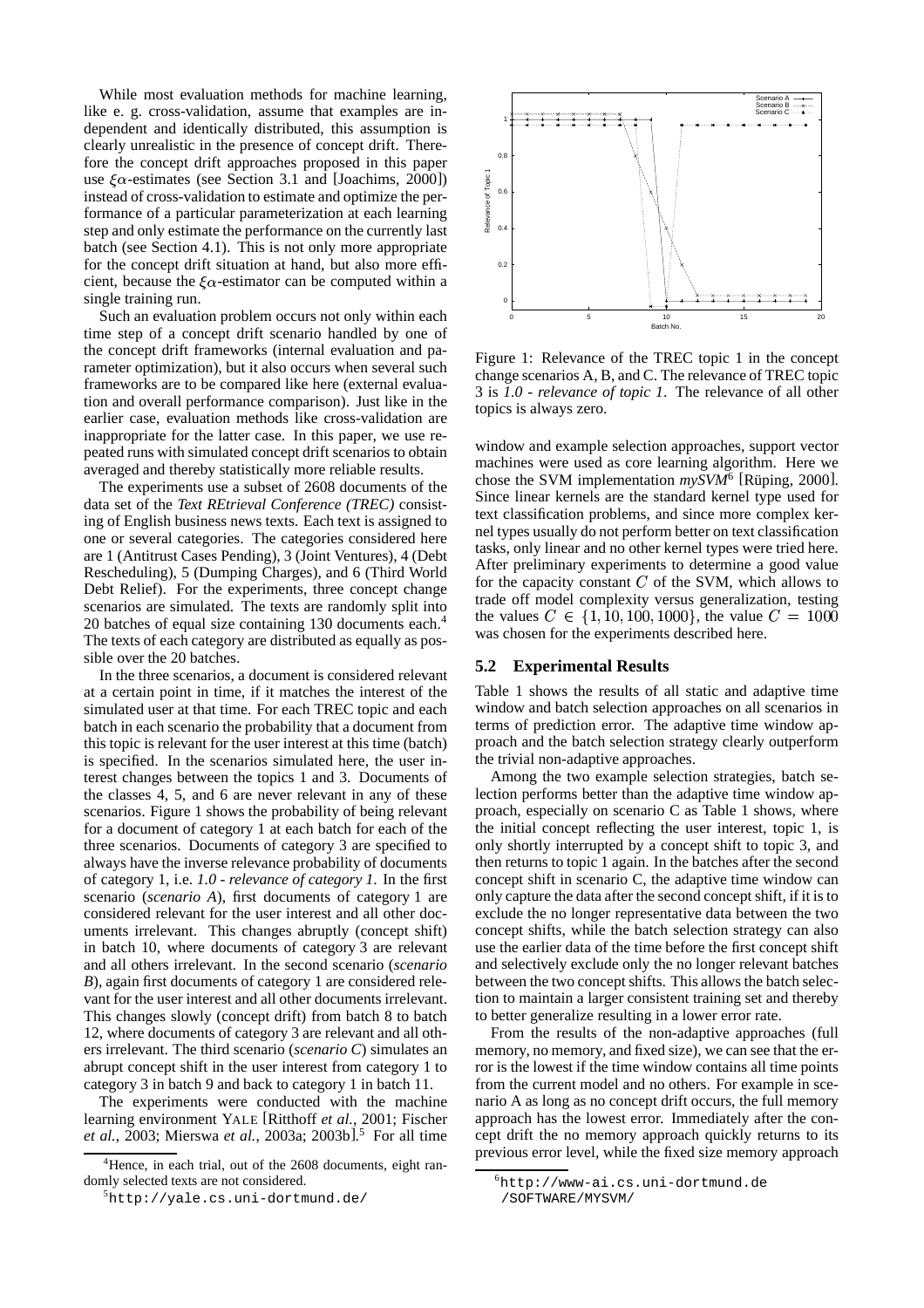|            | Full<br>Memory | No<br>Memory | Fixed<br><b>Size</b> | Adaptive<br>Size | Batch<br>Selection |
|------------|----------------|--------------|----------------------|------------------|--------------------|
| Scen.<br>Α | 21.11%         | 11.16%       | 9.03%                | 6.65%            | 6.15%              |
| Scen.<br>в | 21.30%         | 12.64%       | 9.76%                | $9.06\%$         | 9.33%              |
| Scen.      | 8.60%          | 12.73%       | 11.19%               | $8.56\%$         | $7.55\%$           |

Table 1: Error of all time window and example selection methods for all scenarios averaged over 4 trials with 20 batches.

takes longer until it finally reaches a lower error than the no memory approach again. For the full memory approach, even nine time points after the concept shift the error rate is still three times higher than the error of the other strategies. Of course, these findings are not very surprising.

For practical use, though, these non-adaptive approaches are not very useful, as it cannot be determined beforehand, when and how often a concept shift will occur, so an optimal static time window cannot be set. The longer the time window is, the lower error the classifier can achieve if no concept drift occurs, but the shorter the time window is, the faster it will adjust to a new concept. In general, balancing between the two extremes of no and full memory, the fixed size approach seems to work best.

The adaptive window and the batch selection approach adjust very well to concept drift. In all three scenarios, the error rate quickly reaches its prior level after a concept drift occurred. In scenario C, the batch selection approach outperforms the adaptive window method, as the more flexible way of selecting the final training set allows it to exclude the two outlier batches and use all other data, while the adaptive window method can only use the information before the first concept shift if it also includes the outliers in the middle.

Summing up, the batch selection strategy achieves the lowest error of all tested approaches. An explanation for this may be, that outliers, even if there a relatively few, seriously hurt the performance of the SVM classification. As the special properties of text data - very high dimensionality and linear separability - make it easy to identify large groups of outliers, the batch selection method can reliably choose the largest possible set of training examples that are useful to construct the final hypothesis.

A more detailed description of the results including plots showing the performance of the different approaches and the selected window sizes over time can be found in [Klinkenberg and Joachims, 2000; Klinkenberg and Rüping, 2003; Klinkenberg, 2003].

# **6 Evaluation on a Real-World Concept Drift Problem From Economics**

#### **6.1 Predicting Phases in Business Cycles**

The second evaluation domain is a task from economics based on real-world data. The quarterly data describes the West German Business Cycles From 1954 to 1994 [Heilemann and Münch, 1998; 1999]. Each of the 158 examples is described by 13 indicator variables. The task is to predict the current phase of the business cycle.

While Heilemann and Münch use a model with four phases for the business cycle, in which each cycle consists of a lower turning point, an upswing, an upper turn-

Table 2: Error of all time window and example selection methods for splits of the business cycle data into 5 and 15 batches, respectively.

|         | Full<br>Memory Memory | N <sub>0</sub>              | <b>Size</b> | Fixed   Adaptive<br><b>Size</b> | Batch<br>Selection |
|---------|-----------------------|-----------------------------|-------------|---------------------------------|--------------------|
| batches |                       |                             |             | 32.80% 27.20% 24.00% 24.80%     | 24.80%             |
| batches |                       | 28.08% 28.77% 20.55% 24.80% |             |                                 | 23.29%             |

ing point, and a down swing, where the turning points cover several month, Theis and Weihs have shown that in clustering analysis of West German macro-economic data at most three clusters can be identified [Theis and Weihs, 1999]. The first two clusters roughly correspond to the cycle phases of upswing and downswing and the eventual third cluster corresponds to the period of the oil-crisis around 1971. This suggests that two phases instead of four may be more suitable for the description of the business data.

While linear discriminant analysis as a baseline model achieves 54% accuracy using uni-variate rules (according to [Morik and Rüping, 2002a]) for the four phase model on this data set, sophisticated statistical models achieve 63% accuracy. Sondhauß and Weihs incorporate economic background knowledge into business cycle analysis by using advanced Markov Switching Models to express knowledge about the past and the transition probability to the next phase [Sondhauß and Weihs, 2001].

Morik and Rüping applied an inductive logic programming approach also using domain knowledge on this data set and achieved an accuracy of 53% for the four phase model and of 81.5%<sup>7</sup> for the two phase model [Morik and Rüping, 2002b; 2002a]. In the following experiments, we also use this two phase model mapping all time points classified as upper turning point to upswing and all quarters of a year classified as lower turning point to downswing. However, we do not make any use of background domain knowledge.

The timely order of the examples (quarters) was preserved and no artificial concept drift was simulated. The two questions of interest are, whether this domain actually exhibits concept drift behavior and whether our approaches are able handle it.

### **6.2 Experimental Results**

The experiments were again performed using the machine learning environment YALE and the *mySVM* as underlying learner. Two evaluations were performed, one splitting the data into 5 batches of equal size and one splitting it into 15 batches of equal size. Both splits did not change the timely order of the example and did not impose any artificial concept drift.

The results of these two evaluations are shown in Table 2. The results for the fixed time window approach correspond

 $7$ For comparison with the results reported later in this section: 81.5% accuracy obviously correspond to a classification error rate of  $100\% - 81.5\% = 18.5\%$ . However, this result was obtained for leave-one-cycle-out validation, i. e. also using data from future cycles and thereby violating the timely ordering of the data. The experiments described in this paper preserve this timely ordering and hence the learners then obviously have less data to learn from. Therefore it is not surprising that their generalization performance is not as good.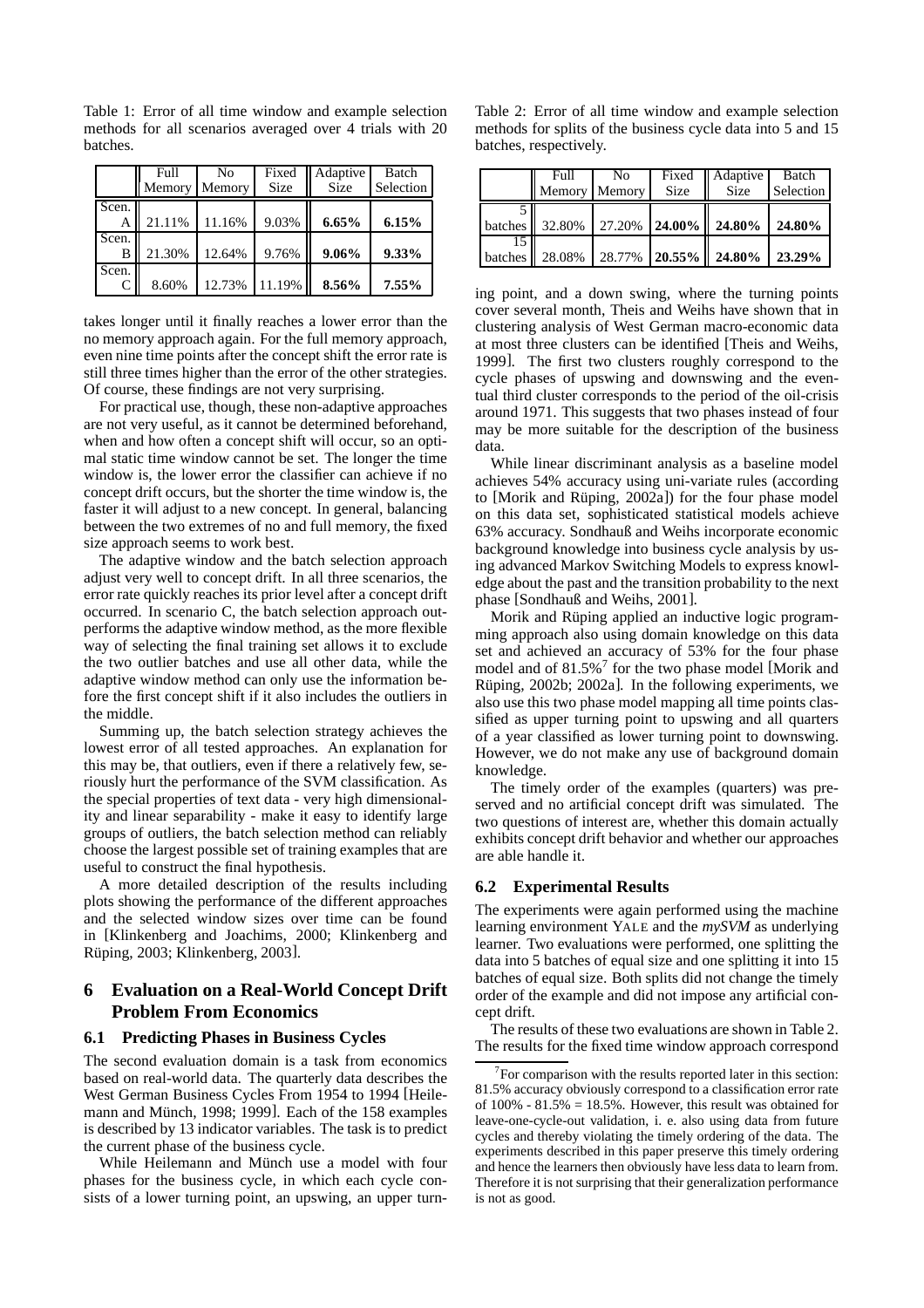Table 3: Error of the fixed time window method with fixed window sizes from  $1...5$  batches for splits of the business cycle data into 5 and 15 batches, respectively.

|         | No     | Fixed                         | Fixed       | Fixed               | Fixed       |
|---------|--------|-------------------------------|-------------|---------------------|-------------|
|         | Memory | <b>Size</b>                   | <b>Size</b> | <b>Size</b>         | <b>Size</b> |
|         |        | $(1 \text{ batch})$ 2 batches | 3 batches   | 4 batches 5 batches |             |
|         |        |                               |             |                     |             |
| batches | 27.20% | 24.00%                        | 26.40%      | 32.80%              | 32.80%      |
| 15      |        |                               |             |                     |             |
| batches | 28.77% | 23.29%                        | 20.55%      | 23.29%              | 23.97%      |

to the results of the fixed size that performed best, i.e. they are the result of an offline parameter optimization considering the performance on all batches. In practice, this optimal fixed size is not known in advance at any particular point in time before the last batch. Hence in a real application one would have to guess this size in advance from experience, while the adaptive time window approach and the batch selection approach are able to adapt automatically online. These optimal results for the fixed size approach are only provided for comparison in order to show the performance that this approach can maximally reach theoretically.

### **What do the results tell about the domain?**

Since even the simple fixed window size approach significantly outperforms the full memory approach, one may conclude that this domain exhibits real concept drift behavior. Otherwise learning on all available training data should allow a better generalization and lead to better results. A closer inspection of the results and the adaptively chosen window sizes suggests that the data of the early years, i.e. the first business cycles, follow slightly other rules than those of the latter years. The automatically chosen window sizes tend to exclude only the first few batches.

### **What do the results tell about the concept drift handling approaches?**

Obviously the adaptive time window approach and the batch selection approach handle this concept drift very well. Only the fixed size time window approach can theoretically compete, if the optimal fixed time window size is known in advance, which is usually not possible in a realworld application. As shown in Table 3, using other fixed window sizes, leads to significant drops in performance to error levels, mostly well above those of the two adaptive approaches.

The fact that the fixed size approach is competitive in this domain may be due to the cyclic nature of the domain. A well chosen time window length of several business cycles seems to be sufficient for a good generalization result and to sufficiently early drop the data of the first few years that significantly reduce the performance of larger time windows and the full memory approach, because they seem to obey somewhat other rules than the latter years.

So, in conclusion for this domain, if a fixed window size can be optimized offline, which is not possible in an online application, or such a fixed window size can be well guessed by a domain expert, the simple time window approach is quite competitive, For the online setting of this real-world task, however, the two adaptive concept drift adjustment techniques seem to be more appropriate, since they do not rely on an offline optimization or a good expert guess, but adapt to the current concept drift automatically.

# **7 Summary and Conclusions**

This paper proposed two methods for handling concept drift with support vector machines using different strategies to account for the different importance of examples for the current target concept to be learned. The methods either maintain an adaptive time window on the training data [Klinkenberg and Joachims, 2000] or select representative training examples [Klinkenberg and Rüping, 2003; Klinkenberg, 2003]. The key idea is to automatically adjust the window size and the example selection, respectively, so that the estimated generalization error is minimized. The approaches are both theoretically well-founded as well as effective and efficient in practice. Since they do not require complicated parameterization, they are simpler to use and more robust than comparable heuristics. While previous studies were limited to simulated concept drift scenarios, the experiments described in this paper showed, that realworld data exhibits typical concept drift behavior and that the proposed methods for handling concept drift were able to deal with this real concept drift.

## **8 Acknowledgments**

This work was supported by the Deutsche Forschungsgemeinschaft (DFG)<sup>8</sup>, Collaborative Research Centers on *Reduction of Complexity for Multivariate Data Structures* (SFB 475)<sup>9</sup> and on *Computational Intelligence* (SFB  $531$ <sup>10</sup> at University of Dortmund. We are grateful to Stefan Rüping for providing his support vector machine implementation *mySVM*<sup>11</sup> .

### **References**

- [Allan, 1996] James Allan. Incremental relevance feedback for information filtering. In H. P. Frei, editor, *Proceedings of the Nineteenth ACM Conference on Research and Development in Information Retrieval*, pages 270–278, New York, NY, USA, 1996. ACM Press.
- [Balabanovic, 1997] Marko Balabanovic. An adaptive web page recommendation service. In W. L. Johnson, editor, *Proceedings of the First International Conference on Autonomous Agents*, pages 378–385, New York, NY, USA, 1997. ACM **Press**.
- [Cohen, 1996] William W. Cohen. Learning rules that classify email. In *Proceedings of the 1996 AAAI Spring Symposium on Machine Learning in Information Access (MLIA '96)*, Stanford, CA, USA, 1996. AAAI Press.
- [Fischer *et al.*, 2003] S. Fischer, R. Klinkenberg, I. Mierswa, and O. Ritthoff. YALE: Yet Another Learning Environment – Tutorial. Technical Report CI-136/02 (2nd edition), Collaborative Research Center on Computational Intelligence (SFB 531), University of Dortmund, Dortmund, Germany, August 2003. ISSN 1433-3325, http://yale.cs.uni-dortmund.de/.
- [Heilemann and Münch, 1998] Ullrich Heilemann and Heinz Josef Münch. Fore ecasting the stage of a busi-Foreecasting the stage of a business cycle. Technical report, Rheinisch-Westfälisches Institut für Wirtschaftsforschung (RWI), Essen, Germany and Gerhard-Mercator-University Duisburg, Duisburg, Germany, 1998. Paper presented at the Project LINK-Meeting in Rio de Janeiro, September 14-18, 1998.
- [Heilemann and Münch, 1999] Ullrich Heilemann and Heinz Josef Münch. Classification of west german business cycles. Technical Report 11, Collaborative Research Center on Reduction of Complexity for Multivariate Data (SFB 475), University of Dortmund, Germany, 1999.

 ${}^{8}$ http://www.dfg.de/

 $9$ http://www.sfb475.uni-dortmund.de/

<sup>10</sup>http://sfbci.uni-dortmund.de/

<sup>11</sup>http://www-ai.cs.uni-dortmund.de /SOFTWARE/MYSVM/